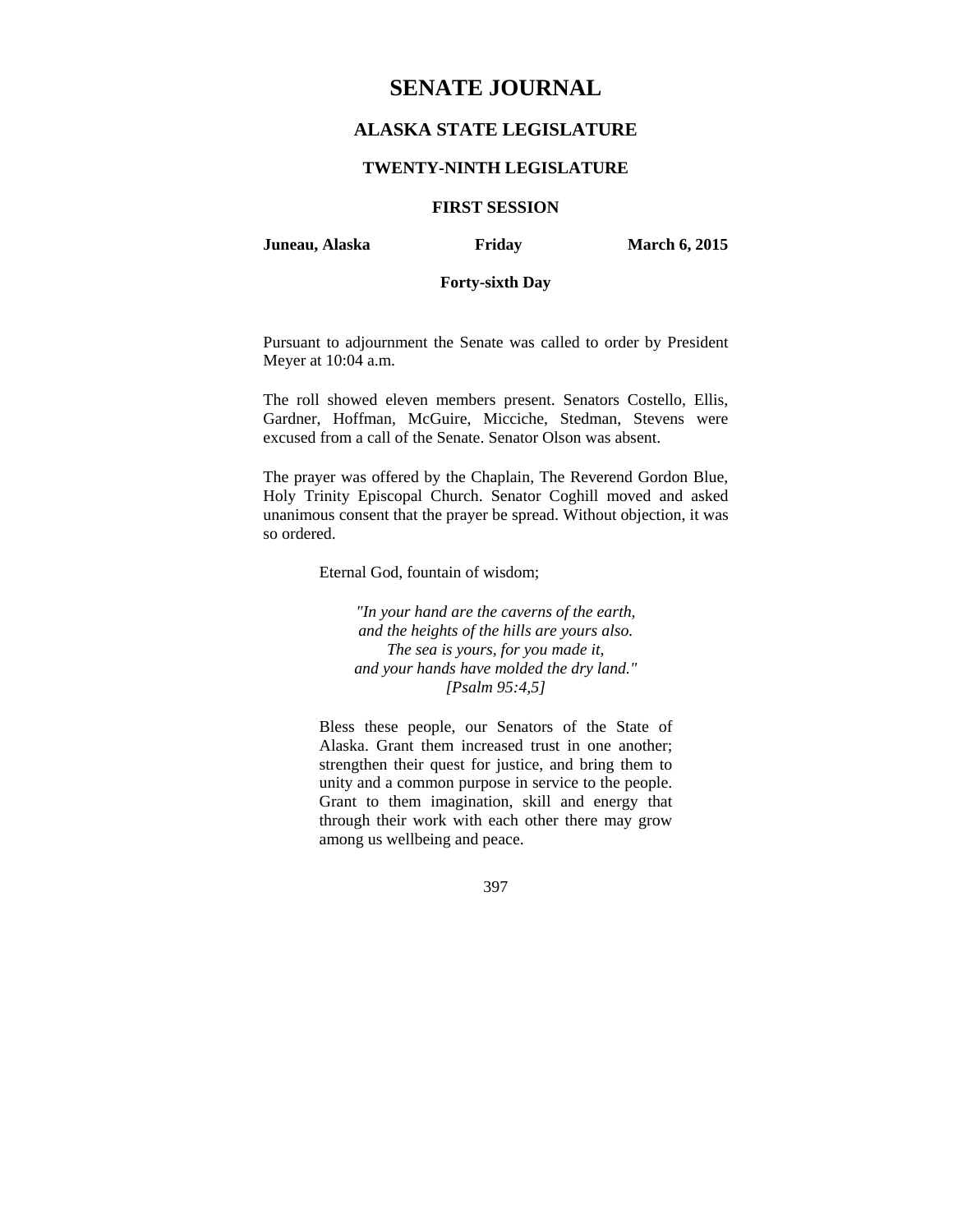Creator God, you have filled the world with grace and abundance: mercifully look upon the efforts of the Senate, and guide them. Refresh them with the beauty of your creation and fill their hearts with gladness in their work together, so that it may prove to be a blessing of the people they are elected to serve, and a legacy that future generations of Alaskans will receive with gratitude. Amen.

Senator Bishop led the Senate in the Pledge of Allegiance.

### **Certification**

Senator Coghill moved and asked unanimous consent that the journals for the forty-fourth and forty-fifth legislative days be approved as certified by the Secretary. Without objection, it was so ordered.

#### **Messages from the House**

Message dated March 4 was read stating the House passed and transmitted for consideration:

#### **First Reading and Reference of House Resolutions**

### **HJR 4**

HOUSE JOINT RESOLUTION NO. 4 BY REPRESENTATIVES SADDLER, Herron, Millett, Chenault, Hawker, Gattis, Johnson, Josephson, LeDoux, Hughes,

> Urging the United States Congress to provide a means for consistently and equitably sharing with all oil and gas producing states adjacent to federal outer continental shelf areas a portion of revenue generated from oil and gas development on the outer continental shelf to ensure that those states develop necessary infrastructure to support outer continental shelf development and preserve environmental integrity.

was read the first time and referred to the Resources Committee.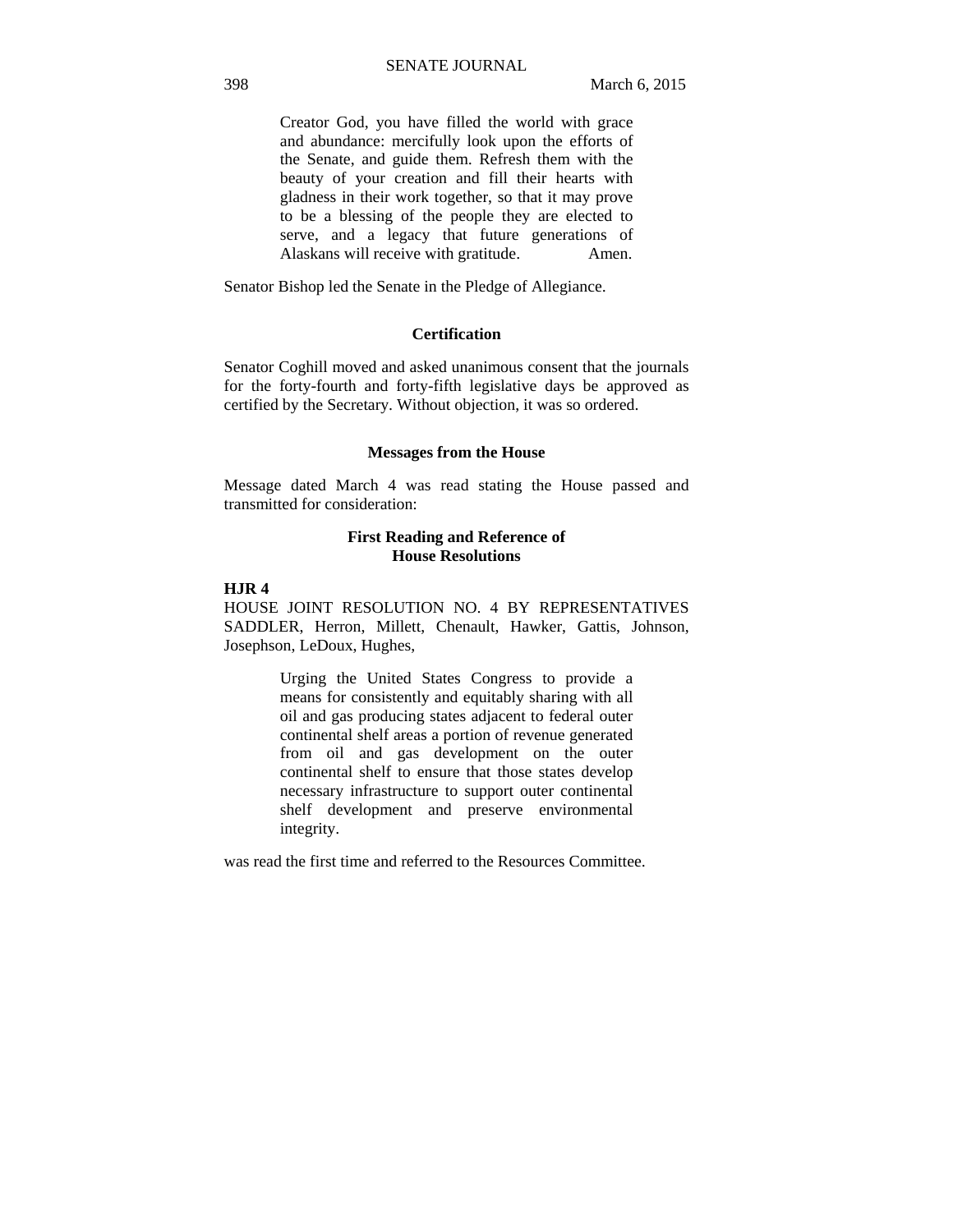March 6, 2015 399

#### **HJR 7**

### CS FOR HOUSE JOINT RESOLUTION NO. 7(FSH) BY THE HOUSE SPECIAL COMMITTEE ON FISHERIES,

Opposing the proposed designation of an Aleutian Islands National Marine Sanctuary.

was read the first time and referred to the Resources Committee.

#### **Standing Committee Reports**

Reports dated March 5 were read stating:

In accordance with AS 39.05.080, the State Affairs Committee reviewed the following and recommends the appointments be forwarded to a joint session for consideration:

### **Alaska Police Standards Council**

Rebecca Hamon – King Salmon Gustaf Sandahl – Kenai

This does not reflect an intent by any of the members to vote for or against the confirmation of the individuals during any further sessions.

Signing the reports: Senator Stoltze, Chair; Senators Coghill, Huggins, Wielechowski.

#### **SB 43**

The Community and Regional Affairs Committee considered SENATE BILL NO. 43 "An Act relating to immunity for a fire department and employees or members of a fire department" and recommended it be replaced with

CS FOR SENATE BILL NO. 43(CRA)

Signing do pass: Senator Bishop, Chair; Senators Egan, MacKinnon.

The following fiscal information was published today:

Fiscal Note No. 1, zero, Department of Transportation and Public Facilities

Fiscal Note No. 2, zero, Department of Public Safety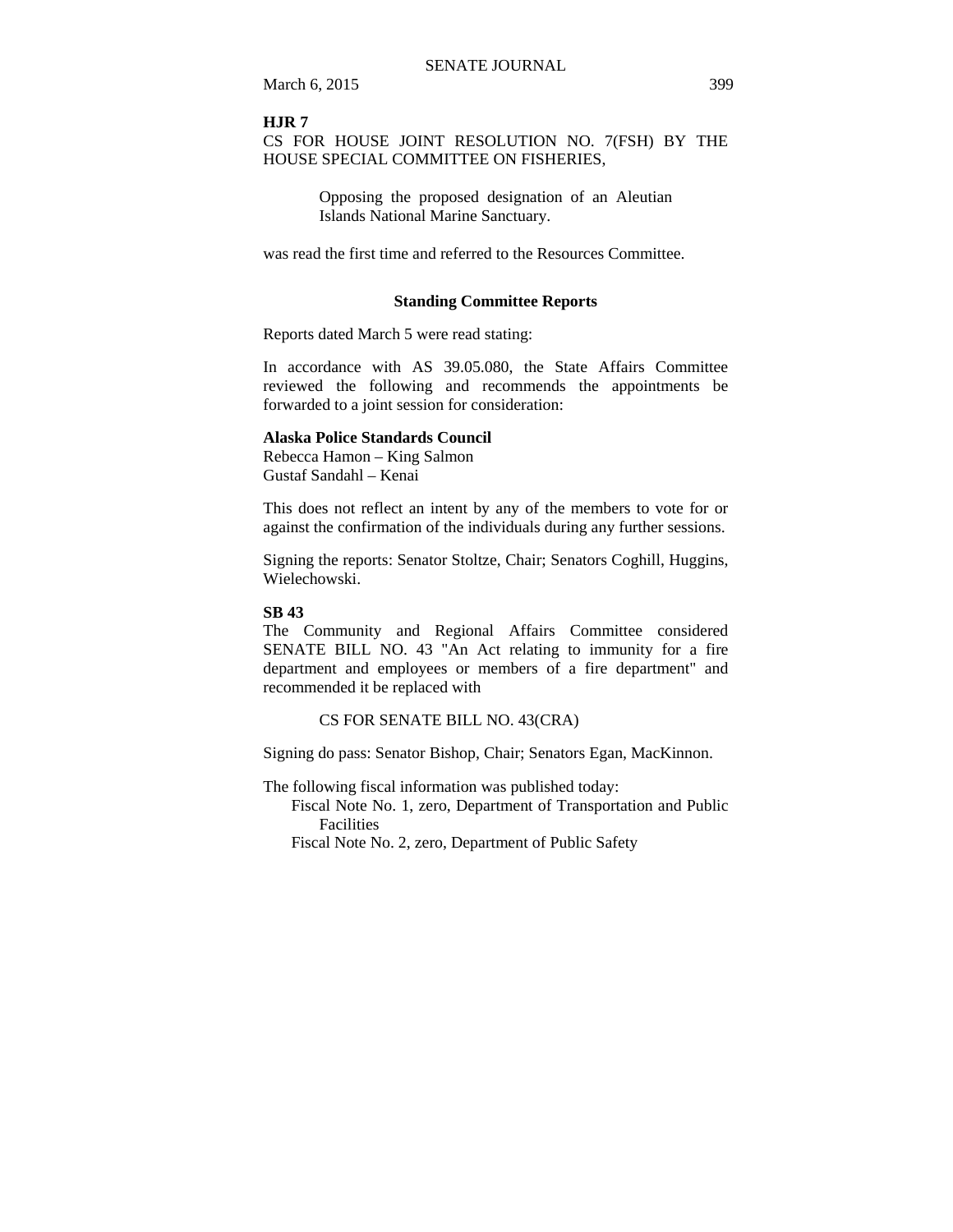The bill was referred to the Judiciary Committee.

### **Introduction and Reference of Senate Bills**

#### **SB 68**

SENATE BILL NO. 68 BY SENATOR GIESSEL, entitled:

"An Act relating to resident big game tags; relating to the authority of the Board of Game and of advisory committees of the Board of Fisheries and the Board of Game to effect emergency closures during established seasons; relating to antlerless moose seasons; and providing for an effective date."

was read the first time and referred to the Resources Committee.

### **SB 69**

SENATE BILL NO. 69 BY SENATOR STOLTZE, entitled:

"An Act relating to the Board of Chiropractic Examiners and the practice of chiropractic."

was read the first time and referred to the Labor and Commerce and Finance Committees.

#### **SB 70**

SENATE BILL NO. 70 BY THE SENATE RULES COMMITTEE BY REQUEST OF THE GOVERNOR, entitled:

> "An Act relating to exceptions from designation as a special purpose site under art. VIII, sec. 7 of the Constitution of the State of Alaska for portions of Denali State Park, Captain Cook State Recreation Area, Nancy Lake State Recreation Area, and Willow Creek State Recreation Area to allow leasing a rightof-way for a natural gas pipeline."

was read the first time and referred to the Resources and Finance Committees.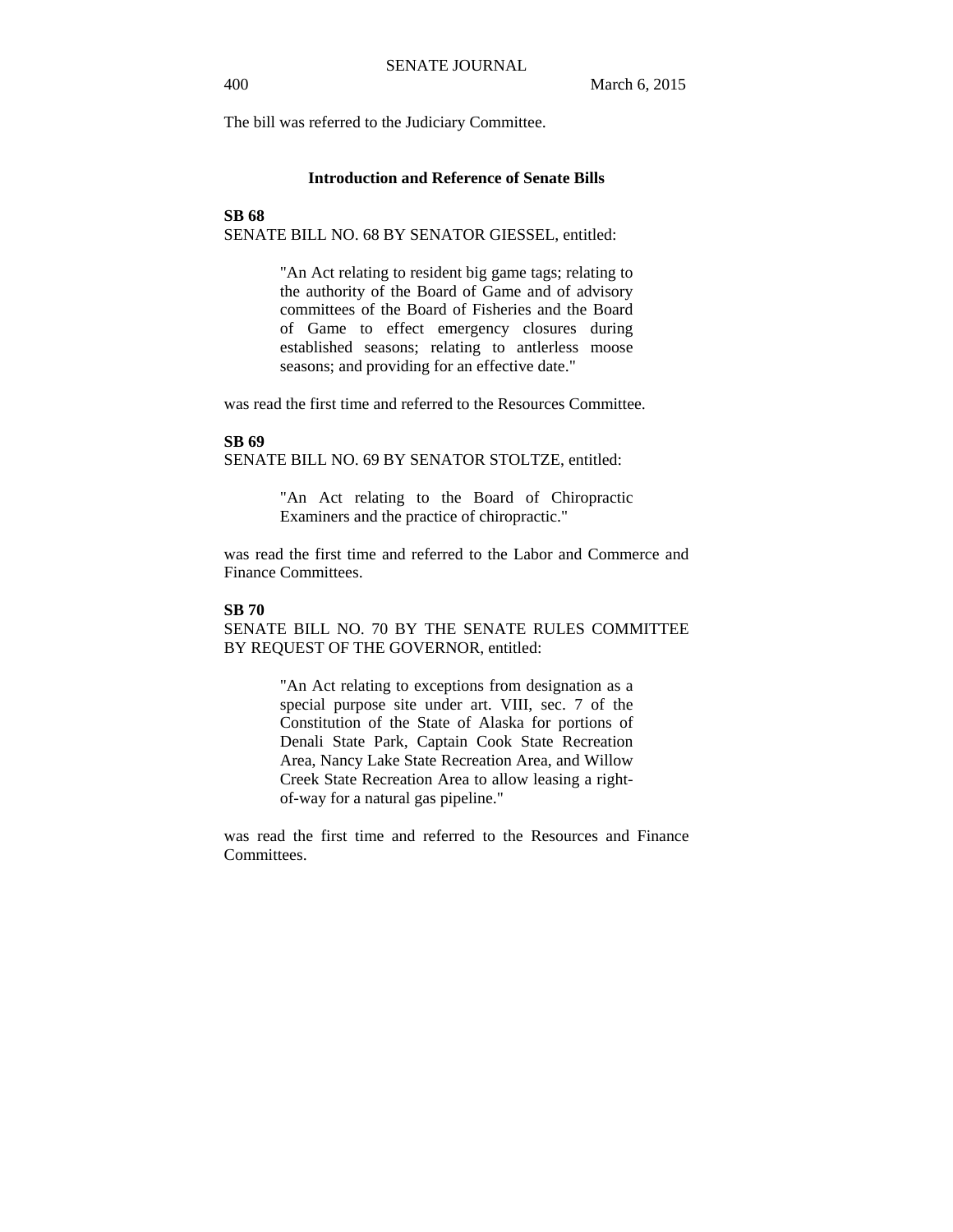March 6, 2015 401

The following fiscal information was published today: Fiscal Note No. 1, zero, Department of Natural Resources

Governor's transmittal letter dated March 5:

Dear President Meyer:

Under the authority of Article III, Section 18, of the Alaska Constitution, I am transmitting a bill relating to the development of a natural gas pipeline corridor through Denali State Park, Captain Cook State Recreation Area, Nancy Lake State Recreation Area, and Willow Creek State Recreation Area.

The bill would open a corridor in Denali State Park, Captain Cook State Recreation Area, Nancy Lake State Recreation Area, and Willow Creek State Recreation Area to right-of-way leasing for the construction and operation of a natural gas pipeline from the North Slope, while retaining management of the land as park land pending issuance of a right-of-way lease and imposing conditions on any rightof-way lease to protect the scenic and recreational value of the land for citizens of the state. In addition, the bill would provide for the return to special purpose status of all affected land as it is released from the pipeline right-of-way corridor.

I urge your prompt and favorable action on this measure.

Sincerely,  $\sqrt{s}$ Bill Walker Governor

### **Consideration of the Calendar**

#### **Citations**

Commemorating - Matanuska Landing and 100 Years of Coal History in the Matanuska-Susitna Borough

Senator(s) Huggins, Stoltze, Meyer, Bishop, Coghill, Costello, Dunleavy, Egan, Ellis, Gardner, Giessel, Hoffman, Kelly, MacKinnon, McGuire, Micciche, Olson, Stedman, Stevens, Wielechowski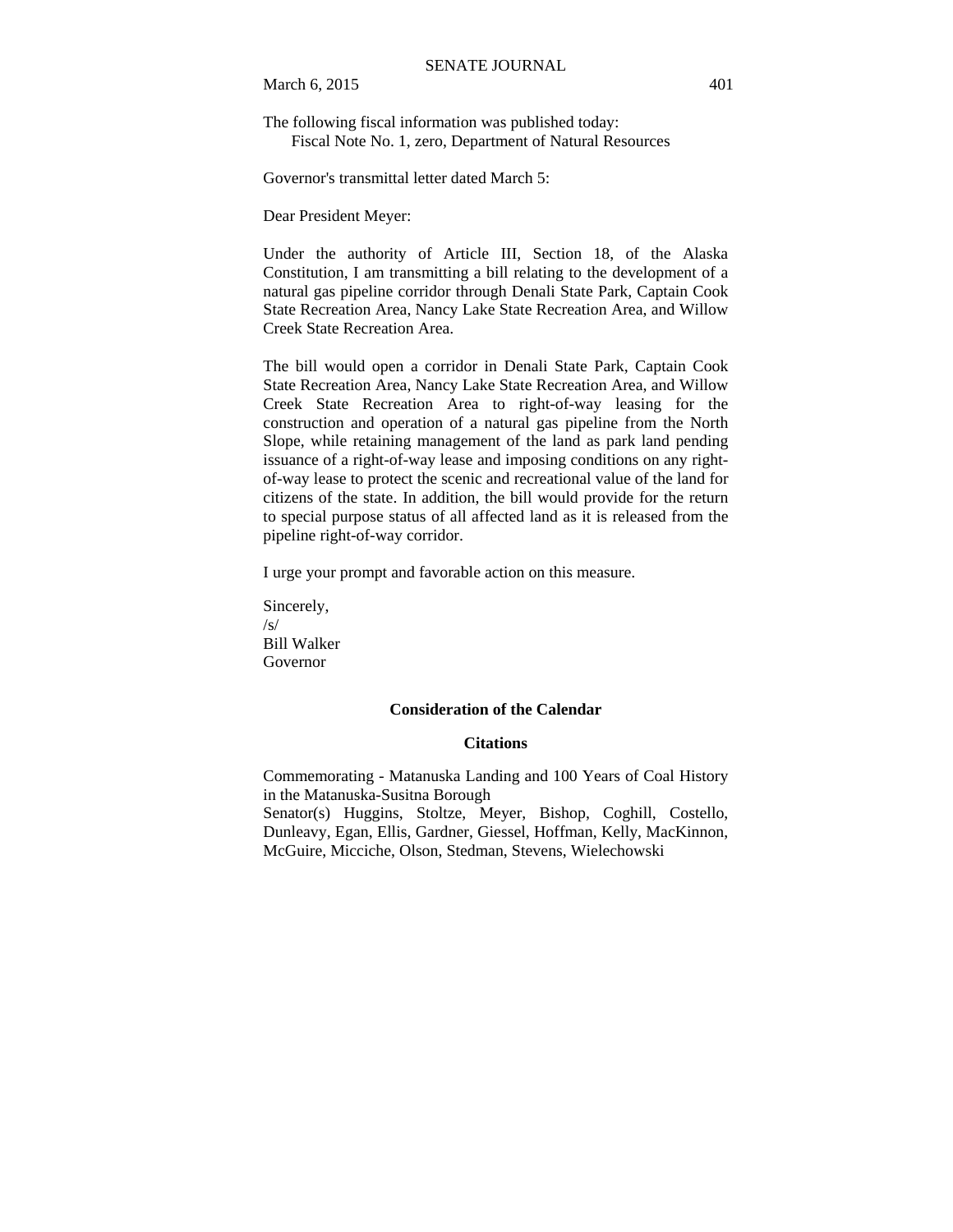Honoring - Frank Soos Alaska State Writer Laureate 2014-2016 Representative(s) Guttenberg Senator(s) Coghill, Meyer, Bishop, Costello, Dunleavy, Egan, Ellis, Gardner, Giessel, Hoffman, Huggins, Kelly, MacKinnon, McGuire, Micciche, Olson, Stedman, Stevens, Stoltze, Wielechowski

Honoring - George Pappas Alaska Aviation Museum Hall of Fame Representative(s) Hawker

Senator(s) Giessel, Meyer, Bishop, Coghill, Costello, Dunleavy, Egan, Ellis, Gardner, Hoffman, Huggins, Kelly, MacKinnon, McGuire, Micciche, Olson, Stedman, Stevens, Stoltze, Wielechowski

Honoring - Oren Hudson Alaska Aviation Museum Hall of Fame Representative(s) Hawker Senator(s) Giessel, Meyer, Bishop, Coghill, Costello, Dunleavy, Egan,

Ellis, Gardner, Hoffman, Huggins, Kelly, MacKinnon, McGuire, Micciche, Olson, Stedman, Stevens, Stoltze, Wielechowski

Honoring - Frank Dorbandt Alaska Aviation Museum Hall of Fame Representative(s) Hawker

Senator(s) Giessel, Meyer, Bishop, Coghill, Costello, Dunleavy, Egan, Ellis, Gardner, Hoffman, Huggins, Kelly, MacKinnon, McGuire, Micciche, Olson, Stedman, Stevens, Stoltze, Wielechowski

In Memoriam - Gabriel Lenox Rich

Senator(s) Coghill, Meyer, Bishop, Costello, Dunleavy, Egan, Ellis, Gardner, Giessel, Hoffman, Huggins, Kelly, MacKinnon, McGuire, Micciche, Olson, Stedman, Stevens, Stoltze, Wielechowski Representative(s) Wilson

In Memoriam - Patrick "Scott" Johnson Senator(s) Coghill, Meyer, Bishop, Costello, Dunleavy, Egan, Ellis, Gardner, Giessel, Hoffman, Huggins, Kelly, MacKinnon, McGuire, Micciche, Olson, Stedman, Stevens, Stoltze, Wielechowski

In Memoriam - Genevieve Carboy Representative(s) Wool Senator(s) Bishop, Meyer, Coghill, Costello, Dunleavy, Egan, Ellis, Gardner, Giessel, Hoffman, Huggins, Kelly, MacKinnon, McGuire, Micciche, Olson, Stedman, Stevens, Wielechowski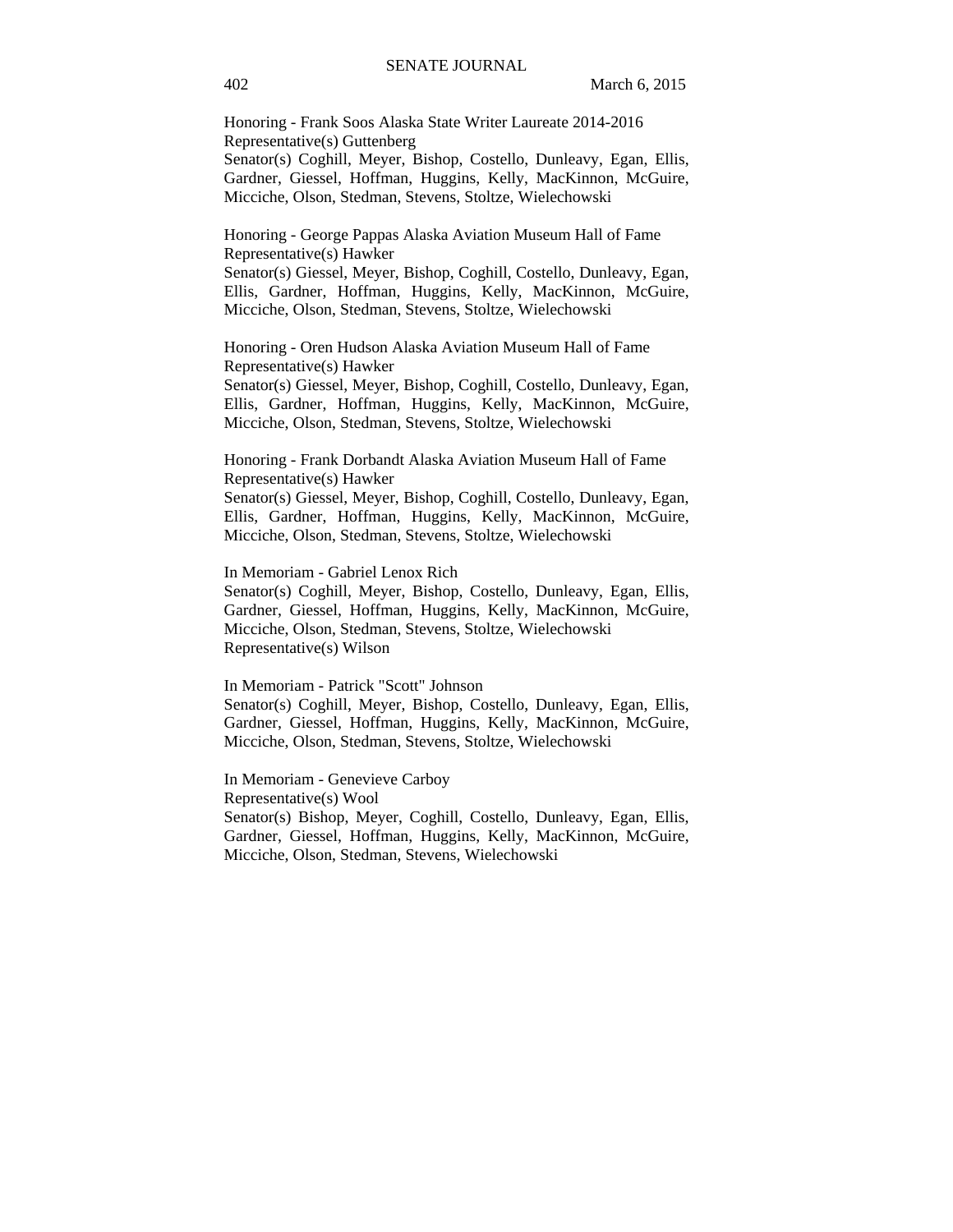March 6, 2015 403

Senator Coghill moved and asked unanimous consent that the citations be adopted. Without objection, the citations were adopted and referred to the Secretary for transmittal.

#### **Announcements**

Announcements are at the end of the journal.

### **Adjournment**

Senator Coghill moved and asked unanimous consent that the Senate stand in adjournment until 11:00 a.m., March 9, 2015. Without objection, the Senate adjourned at 10:17 a.m.

> Liz Clark Secretary of the Senate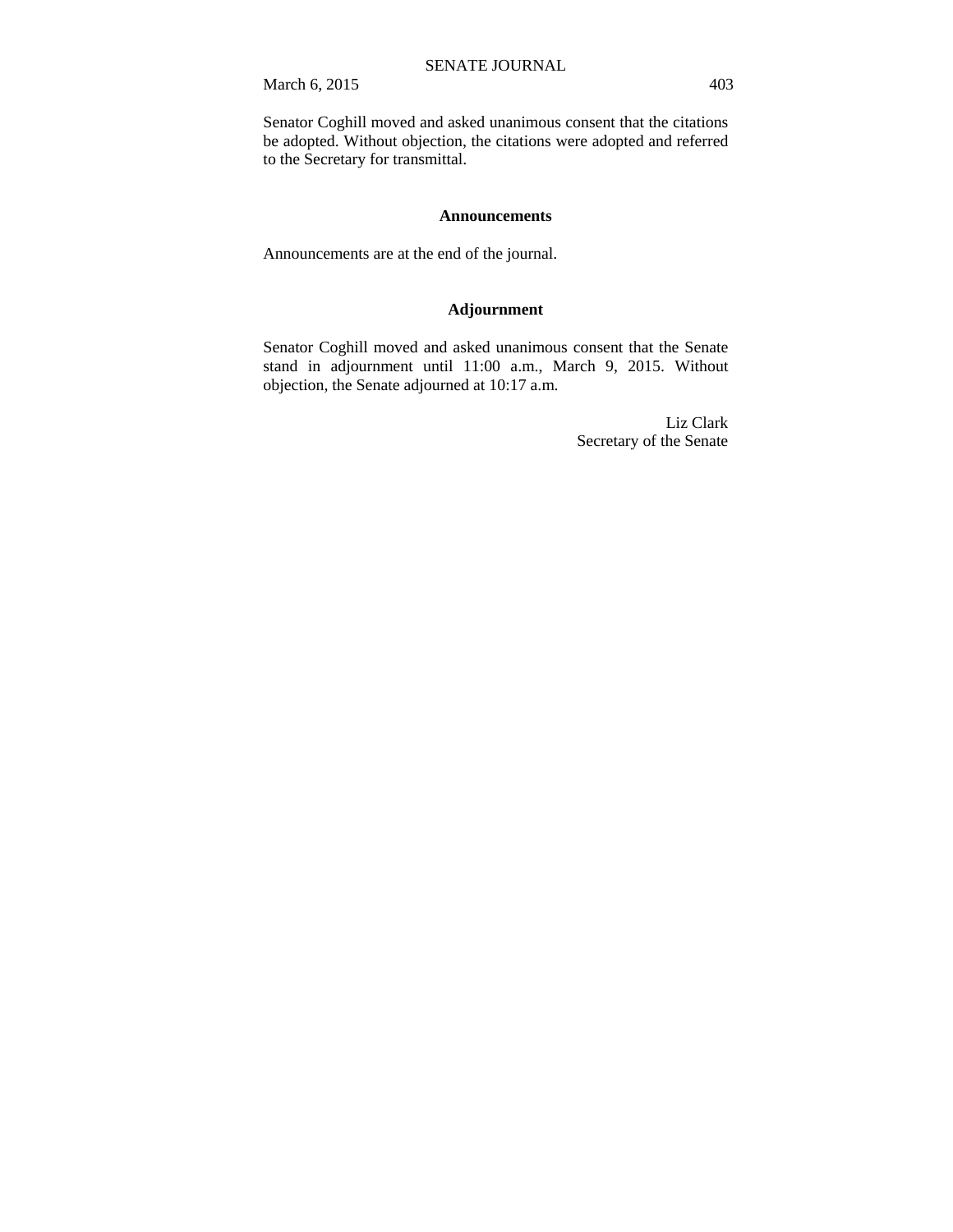#### **Announcements**

Americans with Disabilities Act Notice - Persons with disabilities who require special accommodation or alternative communication formats to access committee meetings may contact the appropriate committee office or the Legislative Information Office in their community. Reasonable advance notice is needed to accommodate the request. For further information, call the ADA Coordinator at 465-3854 Voice/465-4980 TDD.

### **STANDING COMMITTEES**

+ indicates teleconference

= indicates bill previously heard/scheduled

### **COMMUNITY & REGIONAL AFFAIRS**

| Mar 10        | <b>Tuesday</b>                          | Beltz 105 (tsbldg) | 3:30 PM |
|---------------|-----------------------------------------|--------------------|---------|
|               | No Meeting Scheduled                    |                    |         |
| <b>Mar 12</b> | <b>Thursday</b>                         | Beltz 105 (tsbldg) | 3:30 PM |
| $\pm$ SB 19   | <b>BOUNDARIES OF ROAD SERVICE AREAS</b> |                    |         |
| SB 56         | MUNI ENERGY IMPROVEMNT ASSESSMNTS/BONDS |                    |         |
| $+$           | Bills Previously Heard/Scheduled        |                    |         |
|               |                                         |                    |         |

### **EDUCATION**

| <b>Tuesday</b>                   | <b>Butrovich 205</b> | 3:30 PM                                                                                                                                                                                                                                                                                                                                                                                                                                 |
|----------------------------------|----------------------|-----------------------------------------------------------------------------------------------------------------------------------------------------------------------------------------------------------------------------------------------------------------------------------------------------------------------------------------------------------------------------------------------------------------------------------------|
| Presentation:                    |                      |                                                                                                                                                                                                                                                                                                                                                                                                                                         |
|                                  |                      |                                                                                                                                                                                                                                                                                                                                                                                                                                         |
|                                  |                      |                                                                                                                                                                                                                                                                                                                                                                                                                                         |
|                                  |                      |                                                                                                                                                                                                                                                                                                                                                                                                                                         |
| <b>Student Affairs Committee</b> |                      |                                                                                                                                                                                                                                                                                                                                                                                                                                         |
| Presentation:                    |                      |                                                                                                                                                                                                                                                                                                                                                                                                                                         |
|                                  |                      |                                                                                                                                                                                                                                                                                                                                                                                                                                         |
|                                  |                      |                                                                                                                                                                                                                                                                                                                                                                                                                                         |
|                                  |                      |                                                                                                                                                                                                                                                                                                                                                                                                                                         |
| Alaska's Children                |                      |                                                                                                                                                                                                                                                                                                                                                                                                                                         |
| Presentation:                    |                      |                                                                                                                                                                                                                                                                                                                                                                                                                                         |
|                                  |                      |                                                                                                                                                                                                                                                                                                                                                                                                                                         |
|                                  |                      |                                                                                                                                                                                                                                                                                                                                                                                                                                         |
|                                  |                      |                                                                                                                                                                                                                                                                                                                                                                                                                                         |
| District                         |                      |                                                                                                                                                                                                                                                                                                                                                                                                                                         |
|                                  |                      | Alaska's University for Alaska's Schools 2015<br>University of Alaska Board of Regents<br>Regent Michael Powers, Chair of the Academic and<br><b>Educator Quality and Quantity</b><br>Jerry Covey, JSC Consulting on Behalf of the<br>Citizens for the Educational Advancement of<br><b>Targeting Student Success through University</b><br>Collaboration and Tutoring Intervention<br>Ty Mase, Superintendent, Lake & Peninsula School |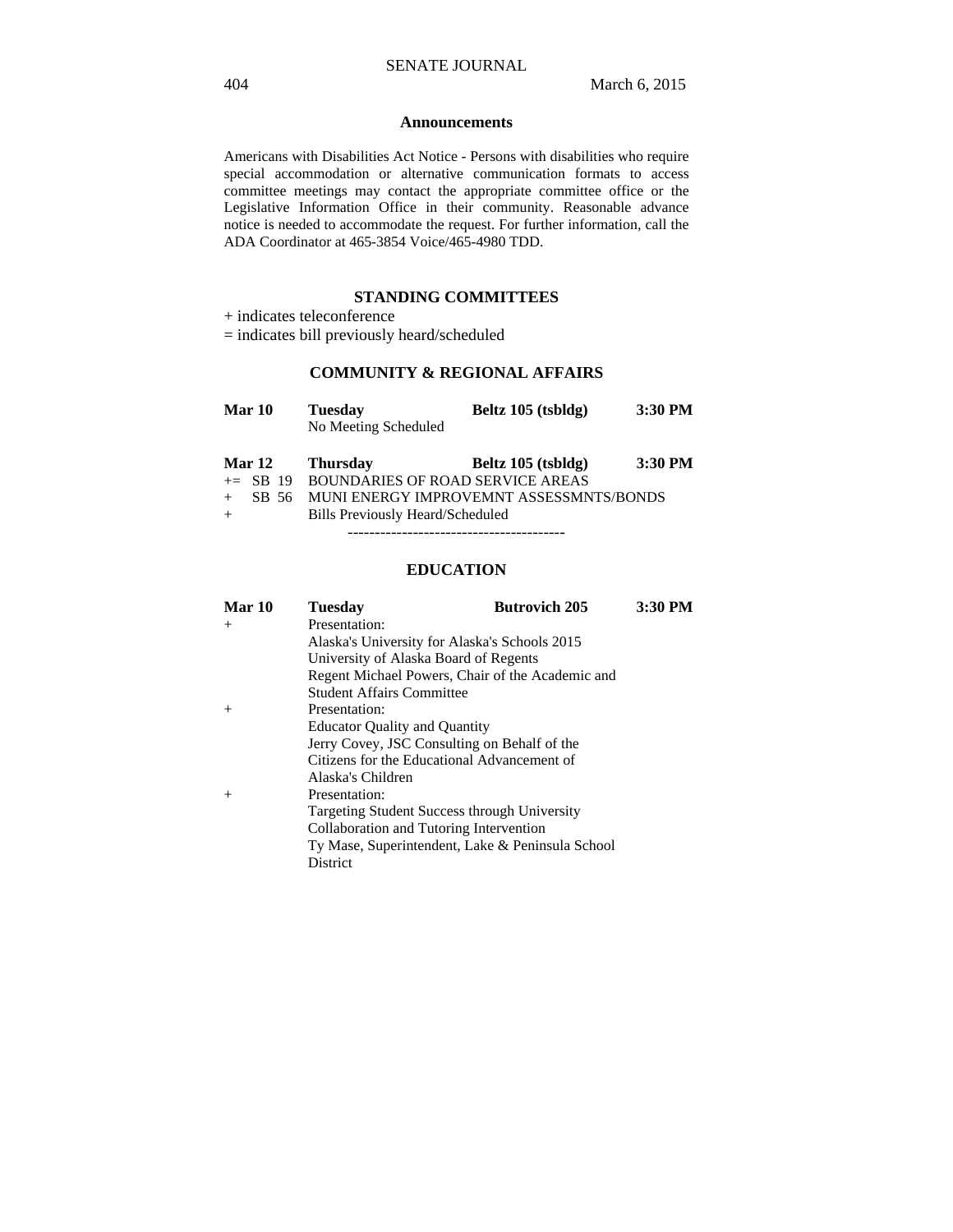### SENATE JOURNAL

# **EDUCATION (continued)**

|  | Mar 12 Thursday                                     | Butrovich 205 3:30 PM |  |
|--|-----------------------------------------------------|-----------------------|--|
|  | $+$ HCR 2 JAN 24 - 30, 2016: AK SCHOOL CHOICE WEEK  |                       |  |
|  | $\pm$ SJR 2 CONST. AM: G.O. BONDS FOR STUDENT LOANS |                       |  |
|  | $\pm$ SCR 1 CIVICS EDUCATION TASK FORCE             |                       |  |
|  | + SB 64 SCHOOL BOND DEBT REIMBURSEMENT              |                       |  |
|  |                                                     |                       |  |

### **FINANCE**

| <b>Mar 06</b>                  | Fridav<br>-- MEETING CANCELED --                                                                                                                                                                                                                     | <b>Senate Finance 532</b>                                                                                          | 9:00 AM   |
|--------------------------------|------------------------------------------------------------------------------------------------------------------------------------------------------------------------------------------------------------------------------------------------------|--------------------------------------------------------------------------------------------------------------------|-----------|
| $\pm$ SB 30<br>$^{+}$          | <b>Bills Previously Heard/Scheduled</b>                                                                                                                                                                                                              | MARIJUANA REG;CONT. SUBST;CRIMES;DEFENSES                                                                          |           |
| Mar 09<br>$+=$ SB 30<br>$^{+}$ | <b>Monday</b><br><b>Bills Previously Heard/Scheduled</b>                                                                                                                                                                                             | <b>Senate Finance 532</b><br>MARIJUANA REG;CONT. SUBST;CRIMES;DEFENSES                                             | 9:00 AM   |
| Mar 09<br>$+=$ SB 30<br>$^{+}$ | <b>Monday</b><br><b>Bills Previously Heard/Scheduled</b>                                                                                                                                                                                             | <b>Senate Finance 532</b><br>MARIJUANA REG;CONT. SUBST;CRIMES;DEFENSES                                             | 1:30 PM   |
| Mar 10<br>$+=$ SB 27<br>$^{+}$ | <b>Tuesday</b><br>Departments: University of Alaska, Military and<br>Veterans' Affairs, and Labor and Workforce<br>Development<br><university agenda="" alaska="" from="" of="" removed=""><br/><b>Bills Previously Heard/Scheduled</b></university> | <b>Senate Finance 532</b><br>APPROP: OPERATING BUDGET/LOANS/FUNDS                                                  | 9:00 AM   |
| Mar 10<br>$+=$ SB 30<br>$^{+}$ | <b>Tuesday</b><br><b>Bills Previously Heard/Scheduled</b>                                                                                                                                                                                            | <b>Senate Finance 532</b><br>MARIJUANA REG;CONT. SUBST;CRIMES;DEFENSES                                             | $1:30$ PM |
| Mar 11<br>$+=$ SB 27<br>$^{+}$ | Wednesday<br>Departments: Law; Commerce, Community, and<br>Development<br><b>Bills Previously Heard/Scheduled</b>                                                                                                                                    | <b>Senate Finance 532</b><br>APPROP: OPERATING BUDGET/LOANS/FUNDS<br>Economic Development; and Education and Early | 9:00 AM   |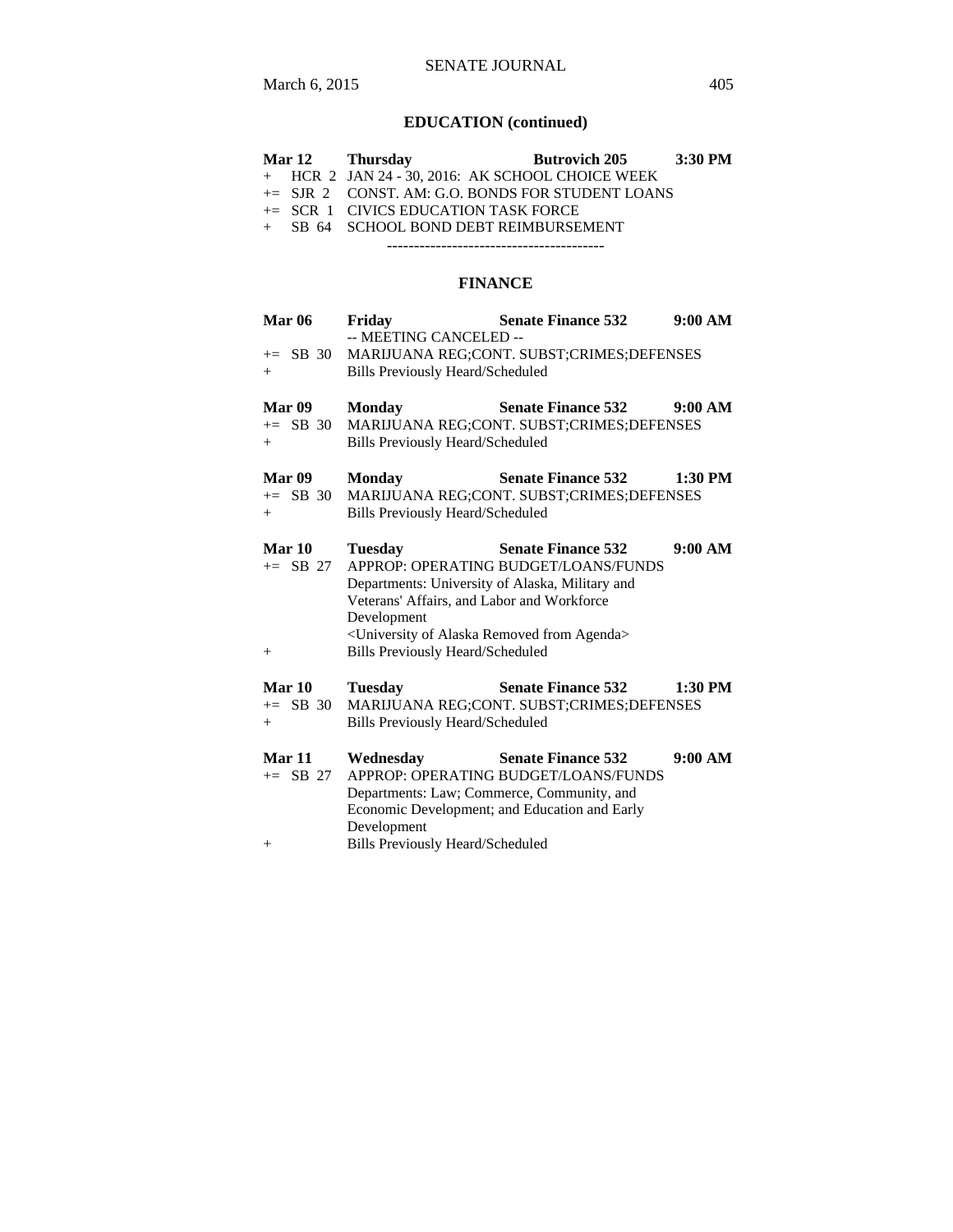### **FINANCE (continued)**

| <b>Mar 11</b><br>$+$                  | Wednesday<br>-- Public Testimony --<br><b>Bills Previously Heard/Scheduled</b>                                                              | <b>Senate Finance 532</b><br>+= SB 30 MARIJUANA REG;CONT. SUBST;CRIMES;DEFENSES            | 1:30 PM   |
|---------------------------------------|---------------------------------------------------------------------------------------------------------------------------------------------|--------------------------------------------------------------------------------------------|-----------|
| <b>Mar 12</b><br>$+=$ SB 27<br>$^{+}$ | Thursday<br>Departments: Transportation and Public<br>Facilities, and Health and Social Services<br><b>Bills Previously Heard/Scheduled</b> | <b>Senate Finance 532</b><br>APPROP: OPERATING BUDGET/LOANS/FUNDS                          | 9:00 AM   |
| <b>Mar 12</b><br>$+=$ SB 30<br>$+$    | Thursday<br><b>Bills Previously Heard/Scheduled</b>                                                                                         | <b>Senate Finance 532</b><br>MARIJUANA REG;CONT. SUBST;CRIMES;DEFENSES                     | $1:30$ PM |
| <b>Mar 13</b><br>$+=$ SB 30<br>$+$    | Friday<br><b>Bills Previously Heard/Scheduled</b>                                                                                           | <b>Senate Finance 532</b><br>MARIJUANA REG;CONT. SUBST;CRIMES;DEFENSES                     | 9:00 AM   |
| <b>Mar 13</b><br>$\pm$ SB 30<br>$+$   | Friday<br><b>Bills Previously Heard/Scheduled</b>                                                                                           | <b>Senate Finance 532</b><br>MARIJUANA REG;CONT. SUBST;CRIMES;DEFENSES                     | 1:30 PM   |
| <b>Mar 14</b><br>$+=$ SB 30<br>$+$    | <b>Saturday</b><br><b>Bills Previously Heard/Scheduled</b>                                                                                  | <b>Senate Finance 532</b><br>MARIJUANA REG;CONT. SUBST;CRIMES;DEFENSES<br>---------------- | 10:00 AM  |
|                                       | <b>HEALTH &amp; SOCIAL SERVICES</b>                                                                                                         |                                                                                            |           |

Mar 06 Friday Butrovich 205 1:30 PM

**Mar 09 Monday Butrovich 205 1:30 PM** 

Mar 11 Wednesday Butrovich 205 1:30 PM<br>+= SB 1 REGULATION OF SMOKING

+= SB 18 HEALTH CARE SHARE MINISTRY NOT INSURANCE

No Meeting Scheduled

No Meeting Scheduled

+ Bills Previously Heard/Scheduled

REGULATION OF SMOKING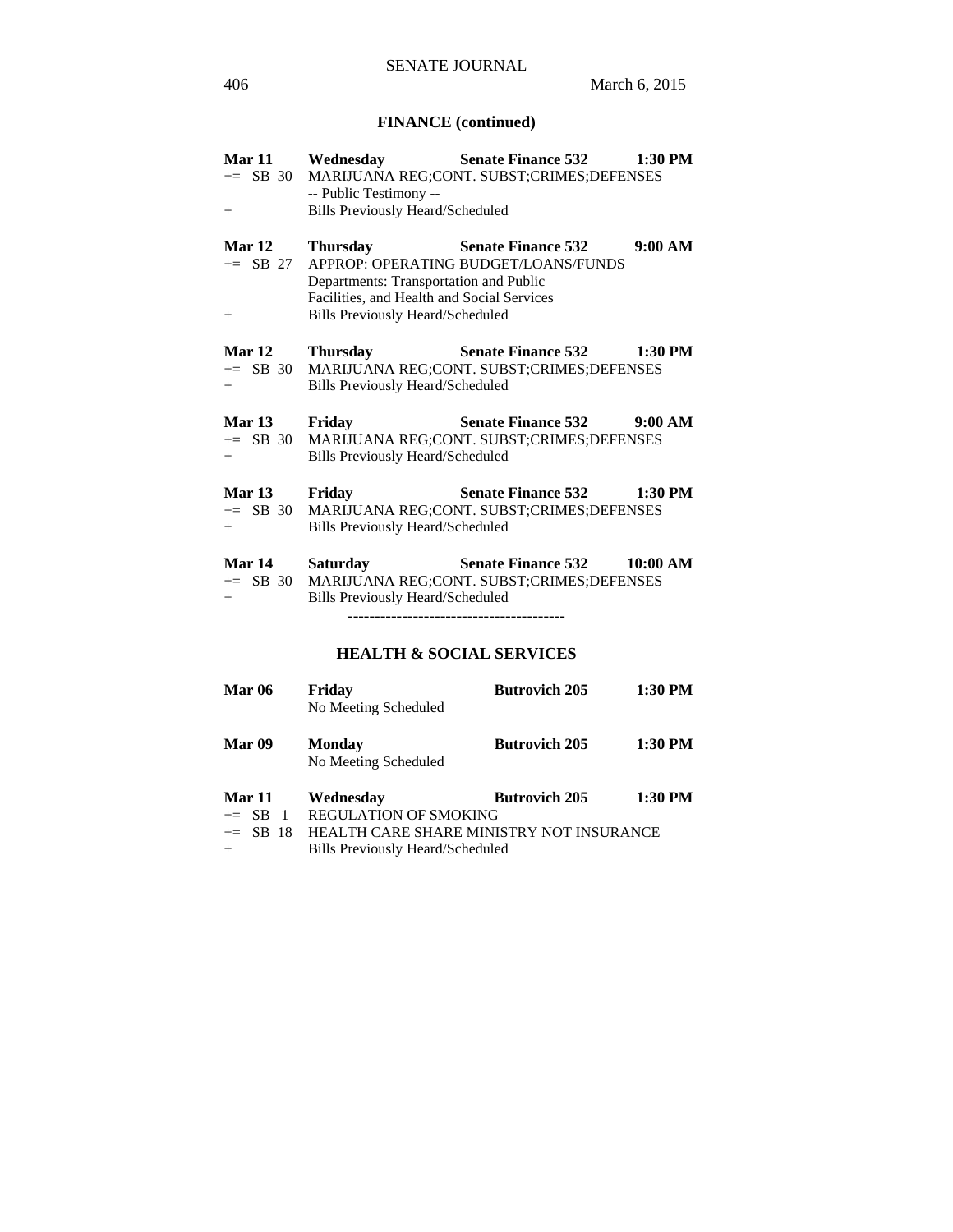# **HEALTH & SOCIAL SERVICES (continued)**

| <b>Mar 13</b> | Friday                                            | <b>Butrovich 205</b>                     | 1:30 PM |  |
|---------------|---------------------------------------------------|------------------------------------------|---------|--|
|               |                                                   | Senate Bill: An Act Relating to Medicaid |         |  |
|               | $\leq$ Pending Introduction & Referral $>$        |                                          |         |  |
|               | -- Testimony <invitation only=""> --</invitation> |                                          |         |  |
|               | Bills Previously Heard/Scheduled                  |                                          |         |  |
|               |                                                   |                                          |         |  |

**JUDICIARY**

| <b>Mar 06</b>     | Friday                                            | Beltz 105 (tsbldg)                           | 1:30 PM   |
|-------------------|---------------------------------------------------|----------------------------------------------|-----------|
|                   | No Meeting Scheduled                              |                                              |           |
| Mar <sub>09</sub> | Monday                                            | <b>Butrovich 205</b>                         | $1:30$ PM |
|                   | -- Testimony <invitation only=""> --</invitation> |                                              |           |
| $+=$ SB 51        |                                                   | UNIFORM INTER.CHILD SUPPORT: PARENTAGE       |           |
| $+=$ SB 5         |                                                   | <b>RESTITUTION: PROPERTY AND INCOME LOSS</b> |           |
| $+=$ SB 41        |                                                   | PSYCHOLOGIST & ASSOC CRIM HISTORY CHECKS     |           |
| $+$               | Bills Previously Heard/Scheduled                  |                                              |           |
|                   |                                                   |                                              |           |
| Mar 11            | Wednesday                                         | Beltz 105 (tsbldg)                           | $1:30$ PM |
| $^{+}$            | Legislative Hearing: Inmate Death in the Alaska   |                                              |           |
|                   | Prison System                                     |                                              |           |
|                   | -- Testimony <invitation only=""> --</invitation> |                                              |           |
| Mar 13            | Friday                                            | Beltz 105 (tsbldg)                           | 1:30 PM   |
| $^{+}$            | Confirmation of Governor's Appointment:           |                                              |           |
|                   | Craig Richards, Attorney General - Department of  |                                              |           |
|                   | Law                                               |                                              |           |
|                   | -- Testimony <invitation only=""> --</invitation> |                                              |           |
| $^{+}$            | <b>Bills Previously Heard/Scheduled</b>           |                                              |           |
|                   |                                                   |                                              |           |

## **LABOR & COMMERCE**

| <b>Mar 10</b> | <b>Tuesday</b>                                    | Beltz 105 (tsbldg) | $1:30$ PM |
|---------------|---------------------------------------------------|--------------------|-----------|
|               | SB 60 ESTABLISH MARIJUANA CONTROL BOARD           |                    |           |
|               | -- Testimony <invitation only=""> --</invitation> |                    |           |
|               | SB 53 ADVANCED PRACTICE REGISTERED NURSES         |                    |           |
|               | SB 44 RELIGIOUS UNION EXEMPTION: PERA & AKRR      |                    |           |
|               | -- Public Testimony --                            |                    |           |
|               | <b>Bills Previously Heard/Scheduled</b>           |                    |           |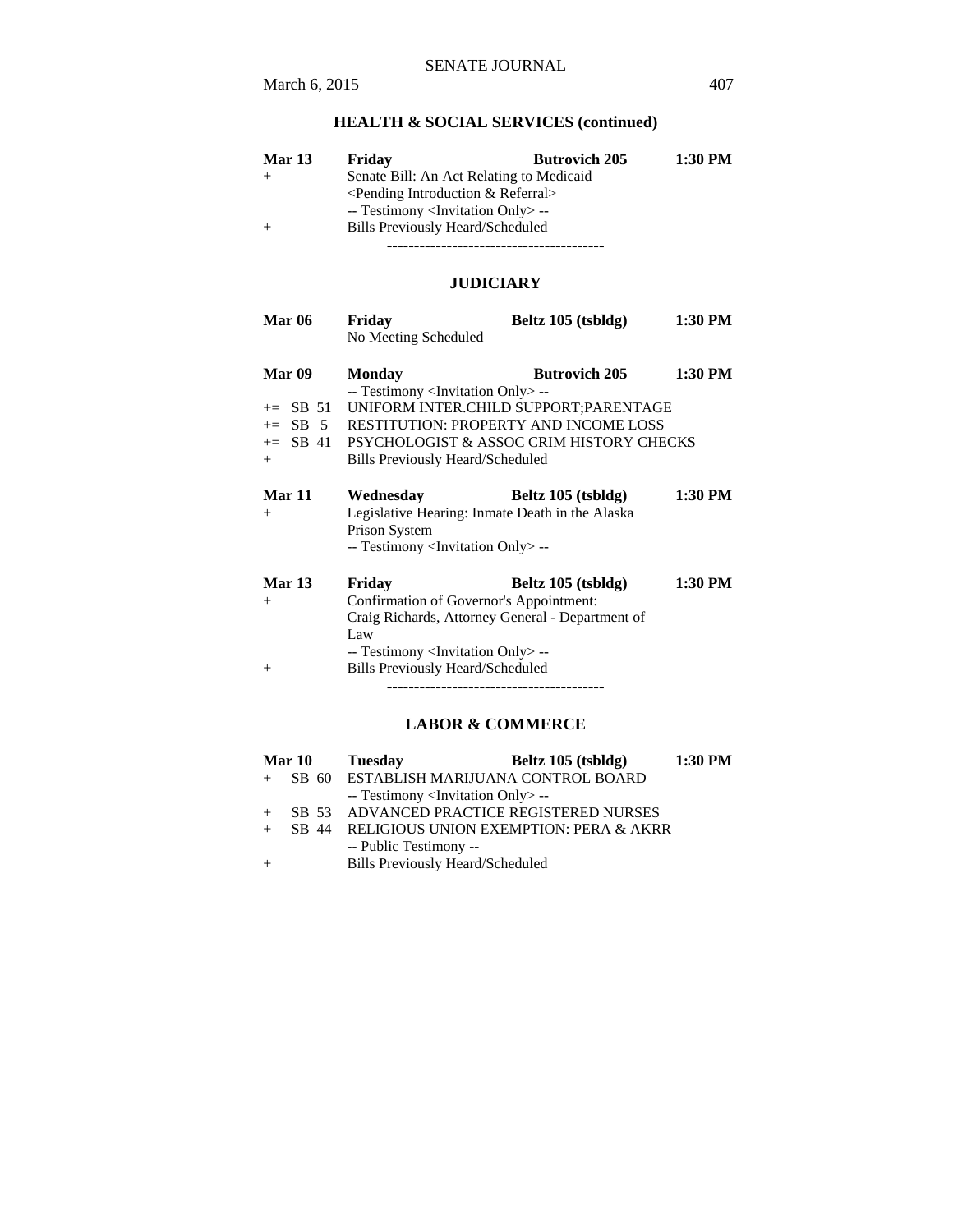# **LABOR & COMMERCE (continued)**

| Mar 12 | <b>Thursday</b>                      | Beltz 105 (tsbldg) | 1:30 PM |  |  |
|--------|--------------------------------------|--------------------|---------|--|--|
| $+$    | Board and Commission Appointees for: |                    |         |  |  |
|        | <b>Board of Public Accountancy</b>   |                    |         |  |  |
|        | Alcohol Beverage Control Board       |                    |         |  |  |
|        | Big Game Commercial Services Board   |                    |         |  |  |
|        | Fisherman's Advisory Council         |                    |         |  |  |
|        | Alaska Labor Relations Agency        |                    |         |  |  |
|        | <b>Real Estate Commission</b>        |                    |         |  |  |
|        | -- Public Testimony --               |                    |         |  |  |
| $^{+}$ | Bills Previously Heard/Scheduled     |                    |         |  |  |
|        |                                      |                    |         |  |  |

## **RESOURCES**

|        | <b>Mar 06</b> | Friday                                            | <b>Butrovich 205</b> | 3:30 PM |
|--------|---------------|---------------------------------------------------|----------------------|---------|
|        |               | -- MEETING CANCELED --                            |                      |         |
| $^{+}$ |               | <b>Bills Previously Heard/Scheduled</b>           |                      |         |
|        | Mar 09        | <b>Monday</b>                                     | <b>Butrovich 205</b> | 3:30 PM |
| $^{+}$ |               | Overview: Wetlands Mitigation and Impacts to      |                      |         |
|        |               | Development in Alaska                             |                      |         |
|        |               | -- Testimony <invitation only=""> --</invitation> |                      |         |
| $+$    |               | Senate Bill: Park Boundaries for Natural Gas      |                      |         |
|        |               | Pipeline                                          |                      |         |
|        |               | $\leq$ Pending Introduction & Referral $>$        |                      |         |
|        |               | -- Public Testimony --                            |                      |         |
| $+$    | HJR 7         | OPPOSE ALEUTIAN NATIONAL MARINE SANCTUARY         |                      |         |
|        |               | -- Public Testimony --                            |                      |         |
| $+$    |               | HJR 8 FEDS ALLOW STATE TO MAKE ENERGY CHOICES     |                      |         |
|        |               | <pending referral=""></pending>                   |                      |         |
|        |               | -- Public Testimony --                            |                      |         |
| $+$    | $HJR$ 6       | FEDERAL CONTAMINATION OF ANCSA LANDS              |                      |         |
|        |               | <pending referral=""></pending>                   |                      |         |
|        |               | -- Public Testimony --                            |                      |         |
| $^{+}$ |               | <b>Bills Previously Heard/Scheduled</b>           |                      |         |
|        | Mar 11        | Wednesday                                         | <b>Butrovich 205</b> | 3:30 PM |
| $^{+}$ |               | Overview: Middle Earth Oil & Gas Development      |                      |         |
|        |               | -- Testimony <invitation only=""> --</invitation> |                      |         |
| $^{+}$ |               | <b>Bills Previously Heard/Scheduled</b>           |                      |         |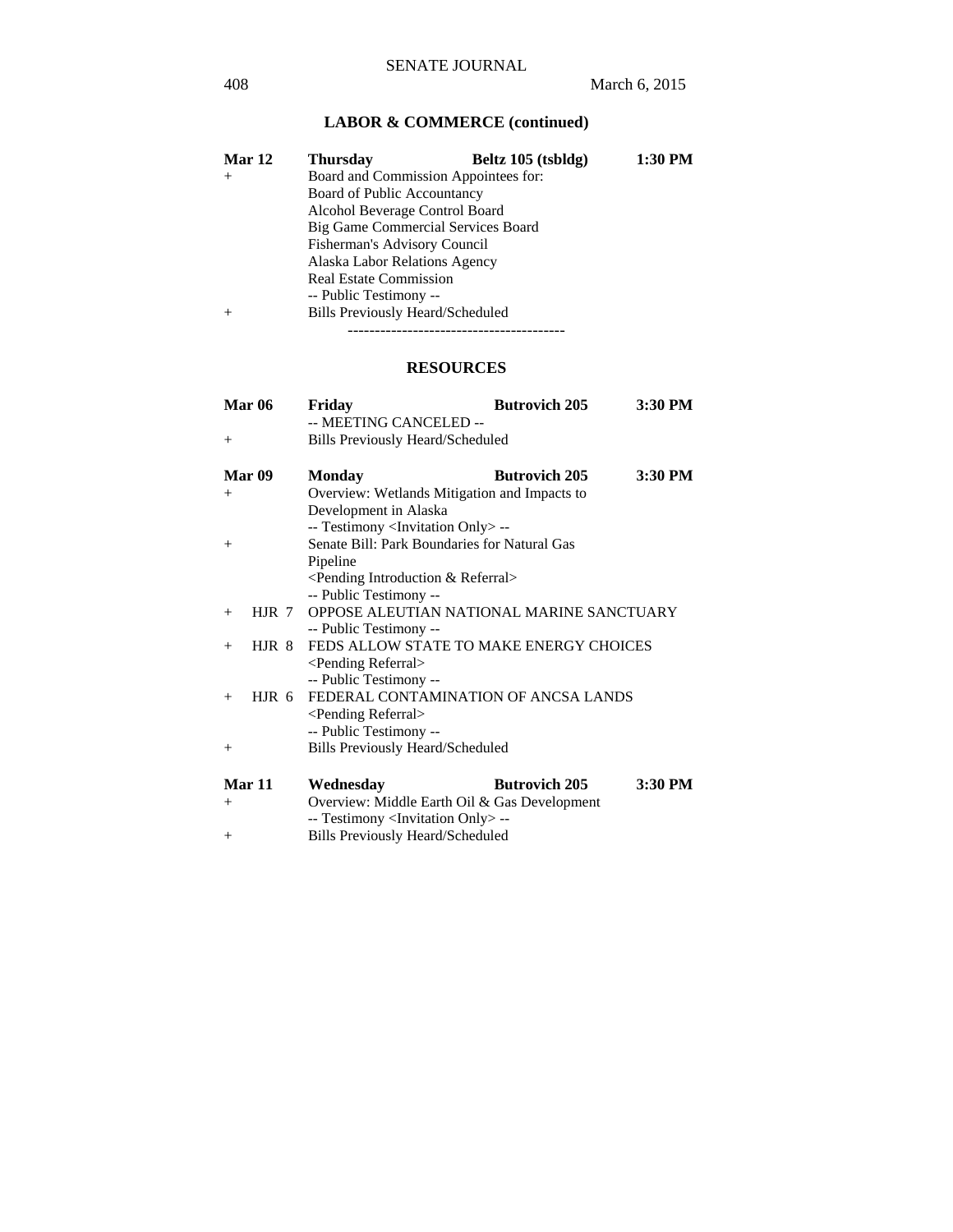# **RESOURCES (continued)**

| <b>Mar 13</b> | Friday                                            | <b>Butrovich 205</b> | 3:30 PM |  |  |
|---------------|---------------------------------------------------|----------------------|---------|--|--|
|               | Overview: Alaska Oil & Gas Competitiveness        |                      |         |  |  |
|               | Review Board Update and Report                    |                      |         |  |  |
|               | -- Testimony <invitation only=""> --</invitation> |                      |         |  |  |
|               | <b>Bills Previously Heard/Scheduled</b>           |                      |         |  |  |
|               |                                                   |                      |         |  |  |

### **STATE AFFAIRS**

| Mar 10     | <b>Tuesday</b>                                     | <b>Butrovich 205</b> | 8:30 AM |
|------------|----------------------------------------------------|----------------------|---------|
| $+$        | SCR 6 SEXUAL ASSAULT AWARENESS MONTH:APRIL 2015    |                      |         |
|            | -- Public Testimony --                             |                      |         |
|            | += SB 62 REGULATION OF MARIJUANA BUSINESSES; BOARD |                      |         |
| $+$        | SB 42 PERSONAL USE FISHING PRIORITY                |                      |         |
|            | -- Public Testimony --                             |                      |         |
| $+$        | <b>Bills Previously Heard/Scheduled</b>            |                      |         |
|            |                                                    |                      |         |
| Mar 12     | <b>Thursday</b>                                    | <b>Butrovich 205</b> | 8:00 AM |
| $+$        | Governor's Appointments - Confirmation Hearing:    |                      |         |
|            | Col. Laurie Hummel, Commissioner, Department of    |                      |         |
|            | Military and Veterans' Affairs                     |                      |         |
|            | -- Public Testimony --                             |                      |         |
| $+$        | SB 63 NAMING STATE LIBRARY & MUSEUM                |                      |         |
|            | -- Public Testimony --                             |                      |         |
| $\pm$ SB 4 | FINL. DISCLOSURE: LEGIS AND PUB OFFICIALS          |                      |         |
|            | -- Public Testimony --                             |                      |         |
|            | += SB 24 LEGIS. ETHICS ACT: CONTRACTORS, INTERNS   |                      |         |
|            | -- Public Testimony --                             |                      |         |
|            | += SB 62 REGULATION OF MARIJUANA BUSINESSES; BOARD |                      |         |
| $+$        | Bills Previously Heard/Scheduled                   |                      |         |
|            |                                                    |                      |         |

# **TRANSPORTATION**

| Mar 10 | <b>Tuesday</b><br>No Meeting Scheduled  | <b>Butrovich 205</b> | 1:00 PM |
|--------|-----------------------------------------|----------------------|---------|
| Mar 12 | <b>Thursday</b><br>No Meeting Scheduled | <b>Butrovich 205</b> | 1:00 PM |

----------------------------------------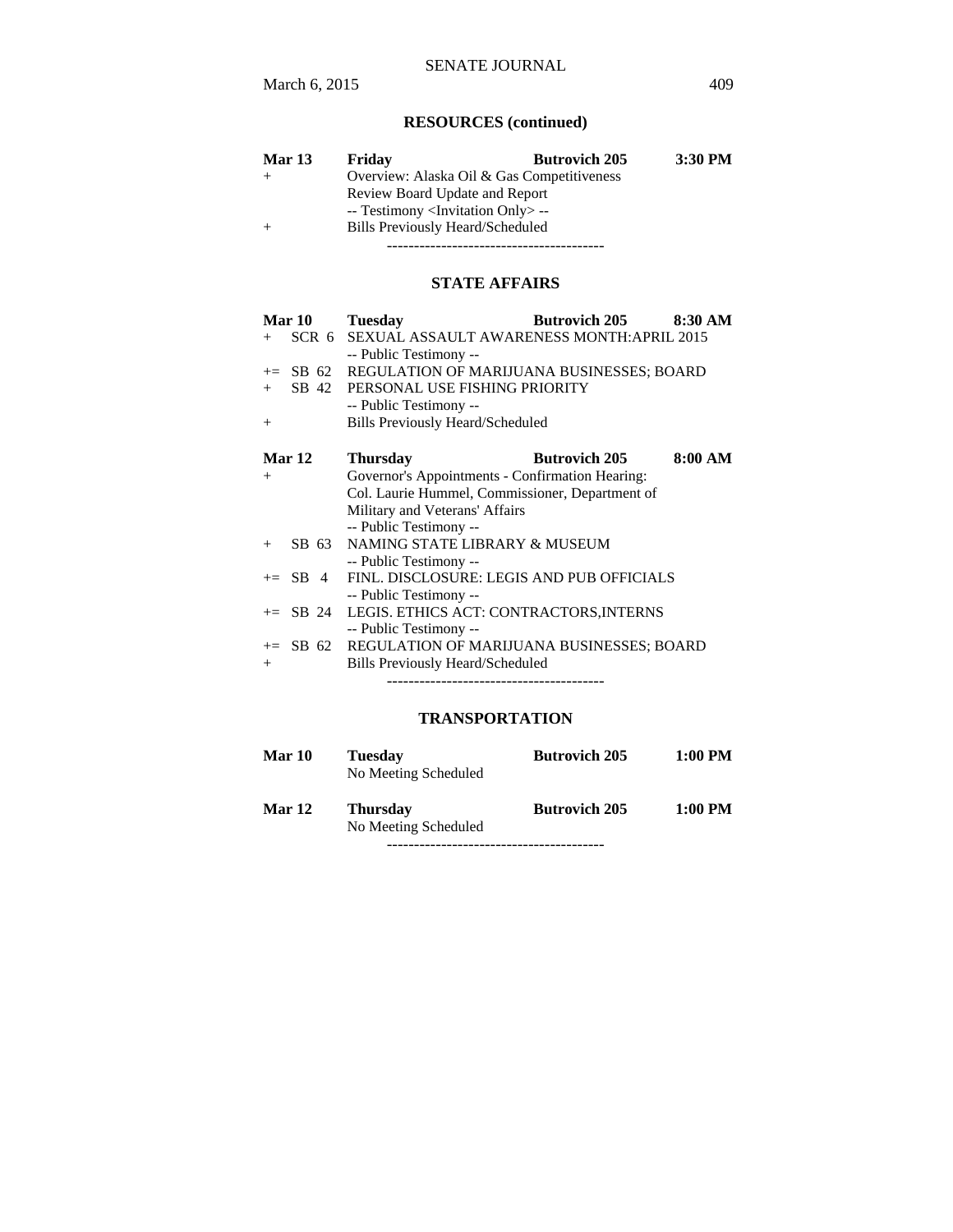# **FINANCE SUBCOMMITTEES**

# **ADMINISTRATION**

| Mar 10        | <b>Tuesday</b><br>-- Location Change --                                                  | Fahrenkamp 203                                  | 7:30 AM |  |  |
|---------------|------------------------------------------------------------------------------------------|-------------------------------------------------|---------|--|--|
|               | Discussion of:                                                                           |                                                 |         |  |  |
|               | Budgetary Changes Adopted in the House of                                                |                                                 |         |  |  |
|               | Representatives                                                                          |                                                 |         |  |  |
|               | <b>Enterprise Technology Services</b><br>Opportunities for Consolidation / Privatization |                                                 |         |  |  |
|               |                                                                                          | Recapture of Excess Funds Currently in Numerous |         |  |  |
|               | <b>Stand-alone Fund Balances</b>                                                         |                                                 |         |  |  |
|               | <b>Universal Space Standards</b>                                                         |                                                 |         |  |  |
|               | Alaska Land Mobile Radio                                                                 |                                                 |         |  |  |
|               | - Leslie Ridle, Deputy Commissioner, DOA                                                 |                                                 |         |  |  |
|               | - John Boucher, Deputy Commissioner, DOA                                                 |                                                 |         |  |  |
|               | - Cheri Lowenstein, Administrative Services                                              |                                                 |         |  |  |
|               | Director, DOA                                                                            |                                                 |         |  |  |
|               | - Andy Mills, Special Assistant, DOA                                                     |                                                 |         |  |  |
| Mar 12        | <b>Thursday</b>                                                                          | Fahrenkamp 203                                  | 7:30 AM |  |  |
|               | -- Location Change --                                                                    |                                                 |         |  |  |
|               |                                                                                          | Discussion Related to "Intent Language" to be   |         |  |  |
|               | <b>Considered to Address Budgetary</b>                                                   |                                                 |         |  |  |
|               |                                                                                          | Recommendations and Long Range Budgetary Plans  |         |  |  |
|               |                                                                                          | - Leslie Ridle, Deputy Commissioner, DOA        |         |  |  |
|               |                                                                                          | - John Boucher, Deputy Commissioner, DOA        |         |  |  |
|               | - Cheri Lowenstein, Administrative Services                                              |                                                 |         |  |  |
|               | Director, DOA                                                                            |                                                 |         |  |  |
|               | - Andy Mills, Special Assistant, DOA                                                     |                                                 |         |  |  |
| <b>Mar 19</b> | <b>Thursday</b>                                                                          | <b>Butrovich 205</b>                            | 7:30 AM |  |  |
|               | Closeout                                                                                 |                                                 |         |  |  |
|               | - Sheldon Fisher, Commissioner, DOA                                                      |                                                 |         |  |  |
|               | - Leslie Ridle, Deputy Commissioner                                                      |                                                 |         |  |  |
|               | - John Boucher, Deputy Commissioner                                                      |                                                 |         |  |  |
|               | - Cheri Lowenstein, Administrative Services                                              |                                                 |         |  |  |
|               | Director                                                                                 |                                                 |         |  |  |

- Andy Mills, Special Assistant

----------------------------------------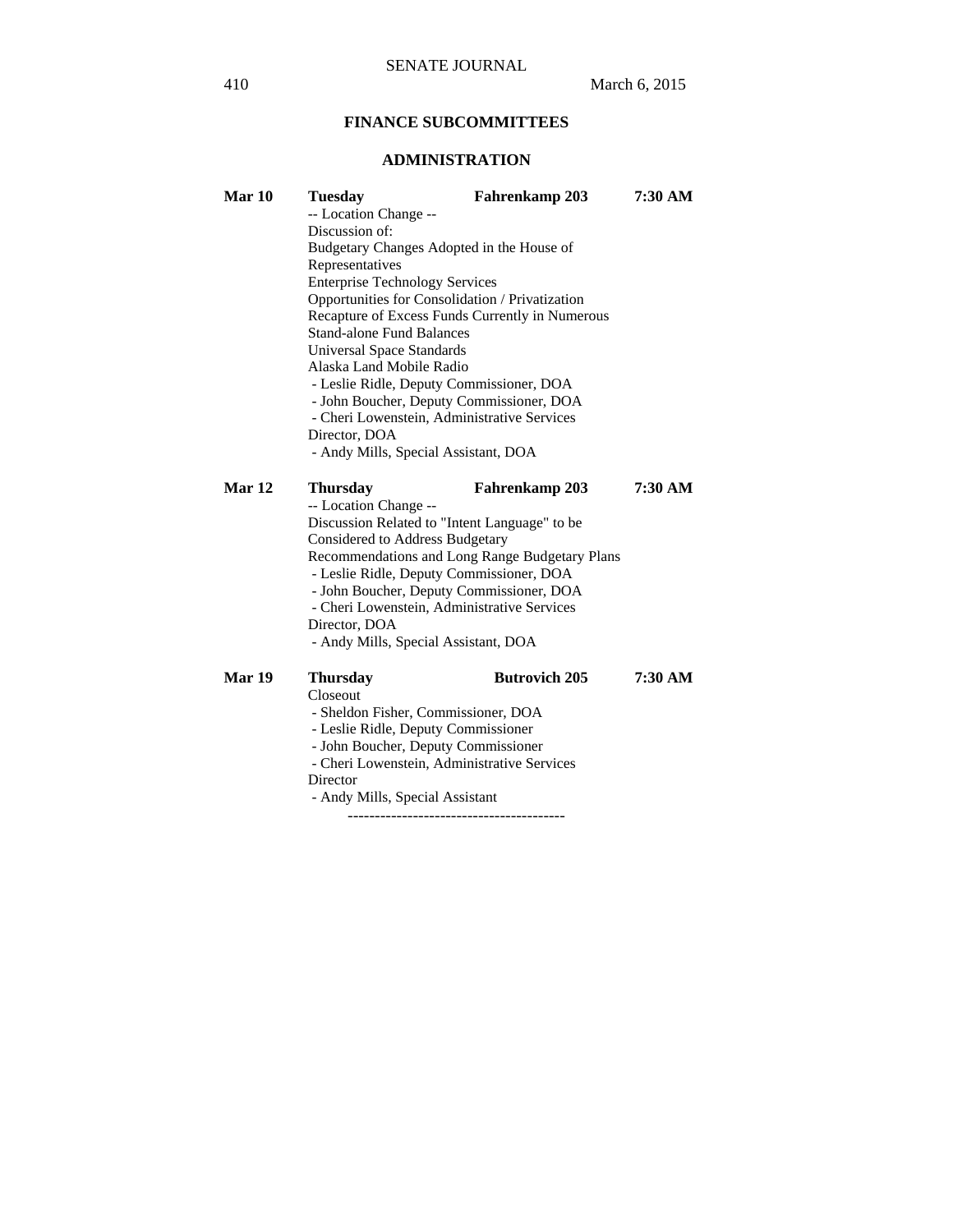# **Mar 11 Wednesday Senate Finance 532 3:00 PM**  Commerce, Community & Economic Development **Mar 17 Tuesday Senate Finance 532 3:00 PM**  Commerce, Community & Economic Development **Mar 24 Tuesday Senate Finance 532 3:00 PM**  Closeout ----------------------------------------

### **CORRECTIONS**

| <b>Mar 13</b> | Friday<br><b>Budget Overview</b>                       | Beltz 105 (tsbldg)   | 5:00 PM |
|---------------|--------------------------------------------------------|----------------------|---------|
| Mar 23        | <b>Monday</b><br><b>Budget Comparison and Concerns</b> | Beltz 105 (tsbldg)   | 5:00 PM |
| <b>Mar 25</b> | Wednesday<br><b>Tentative Closeout</b>                 | Beltz $105$ (tsbldg) | 5:00 PM |

----------------------------------------

### **EDUCATION & EARLY DEVELOPMENT**

| <b>Mar 11</b>                                                                            | Wednesday                                        | <b>Butrovich 205</b> | 8:00 AM |  |                                       |
|------------------------------------------------------------------------------------------|--------------------------------------------------|----------------------|---------|--|---------------------------------------|
|                                                                                          | Overview: Budgetary Changes Adopted by the House |                      |         |  |                                       |
| of Representatives and the Potential Impacts<br>Mike Hanley, Commissioner, Department of |                                                  |                      |         |  |                                       |
|                                                                                          |                                                  |                      |         |  | Education and Early Development, DEED |
|                                                                                          | Heidi Teshner, Director of Administrative        |                      |         |  |                                       |
|                                                                                          | Services, DEED                                   |                      |         |  |                                       |
|                                                                                          |                                                  |                      |         |  |                                       |

### **FISH & GAME**

| <b>Mar 12</b> | <b>Thursday</b>                                           | Beltz 105 (tsbldg) | 5:00 PM |  |
|---------------|-----------------------------------------------------------|--------------------|---------|--|
|               | Discussion of:                                            |                    |         |  |
|               | Budgetary Changes Adopted in the House of Representatives |                    |         |  |
|               | Impact on Fish Management of the International Treaties;  |                    |         |  |
|               | <b>Escapement Goals and Stocks of Concern;</b>            |                    |         |  |
|               | <b>Habitat Enhancement</b>                                |                    |         |  |
|               | - Jeff Regnart, Director of Commercial Fisheries          |                    |         |  |
|               |                                                           |                    |         |  |

- Tom Brookover, Acting Director of Sports Fish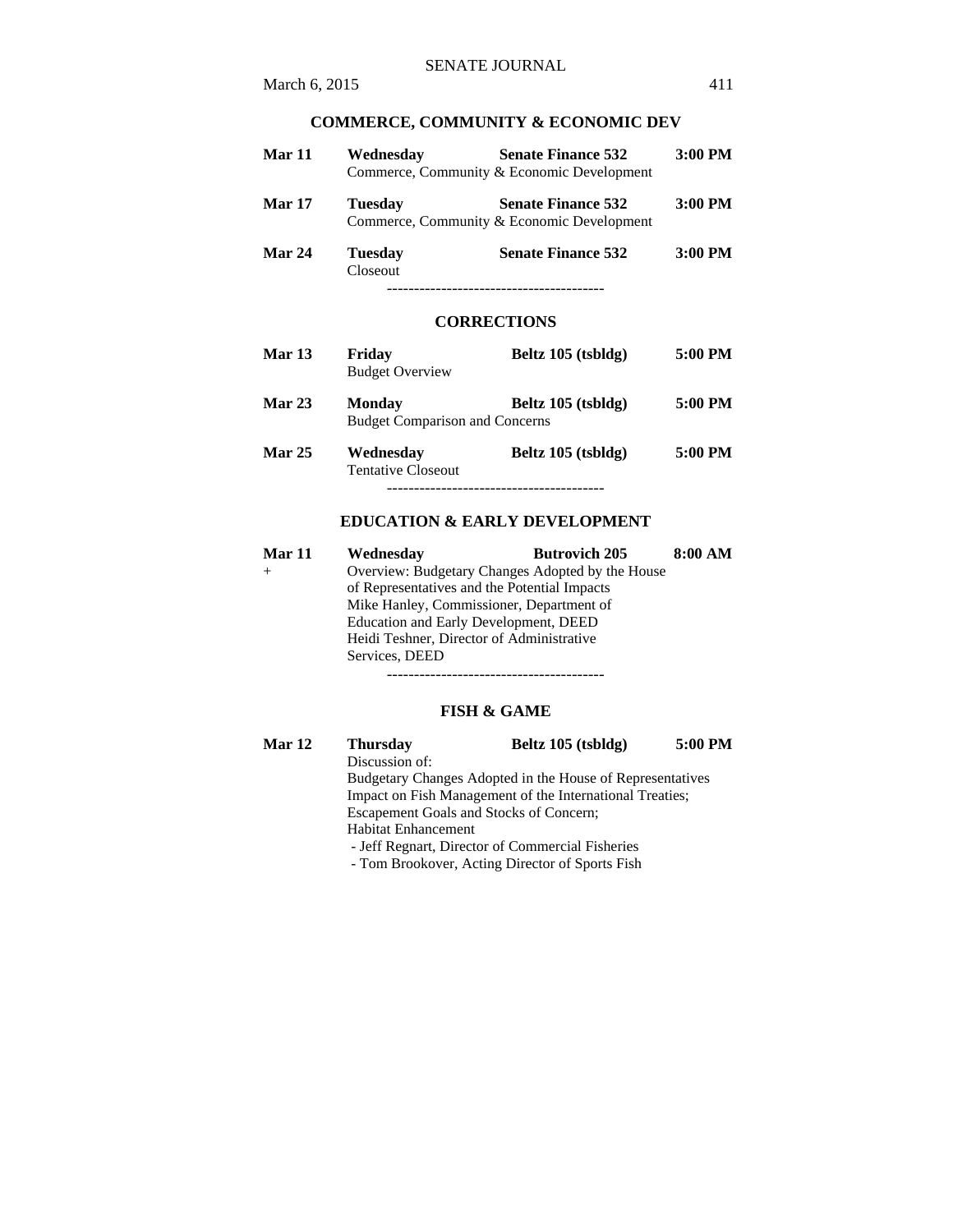# **FISH & GAME (continued)**

| <b>Mar 17</b> | <b>Tuesday</b><br>and Longer Range Budgetary plans | Beltz 105 (tsbldg)<br>Discussion Related to "Intent Language" to be<br>Considered to Address Budgetary Recommendations | 5:00 PM |
|---------------|----------------------------------------------------|------------------------------------------------------------------------------------------------------------------------|---------|
| <b>Mar 19</b> | <b>Thursday</b><br>Closeout                        | Beltz 105 (tsbldg)<br>--------------------------------------                                                           | 5:00 PM |
|               |                                                    | <b>HEALTH &amp; SOCIAL SERVICES</b>                                                                                    |         |
| Mar 09        | <b>Monday</b><br>-- MEETING CANCELED --            | <b>Senate Finance 532</b><br>Department of Health and Social Services                                                  | 5:30 PM |
| <b>Mar 11</b> | Wednesday                                          | <b>Senate Finance 532</b><br>Department of Health and Social Services                                                  | 5:30 PM |
| <b>Mar 16</b> | <b>Monday</b>                                      | <b>Senate Finance 532</b><br>Department of Health and Social Services                                                  | 5:30 PM |
| <b>Mar 18</b> | Wednesday<br>Closeout                              | <b>Senate Finance 532</b>                                                                                              | 5:30 PM |
|               |                                                    | <b>LABOR &amp; WORKFORCE DEVELOPMENT</b>                                                                               |         |
| <b>Mar 16</b> | <b>Monday</b><br><b>Budget Overview</b>            | Beltz 105 (tsbldg)                                                                                                     | 5:00 PM |
| Mar 18        | Wednesday<br><b>Budget Comparison and Concerns</b> | Beltz 105 (tsbldg)                                                                                                     | 5:00 PM |

Tentative Closeout

----------------------------------------

**Mar 20 Friday Beltz 105 (tsbldg) 5:00 PM**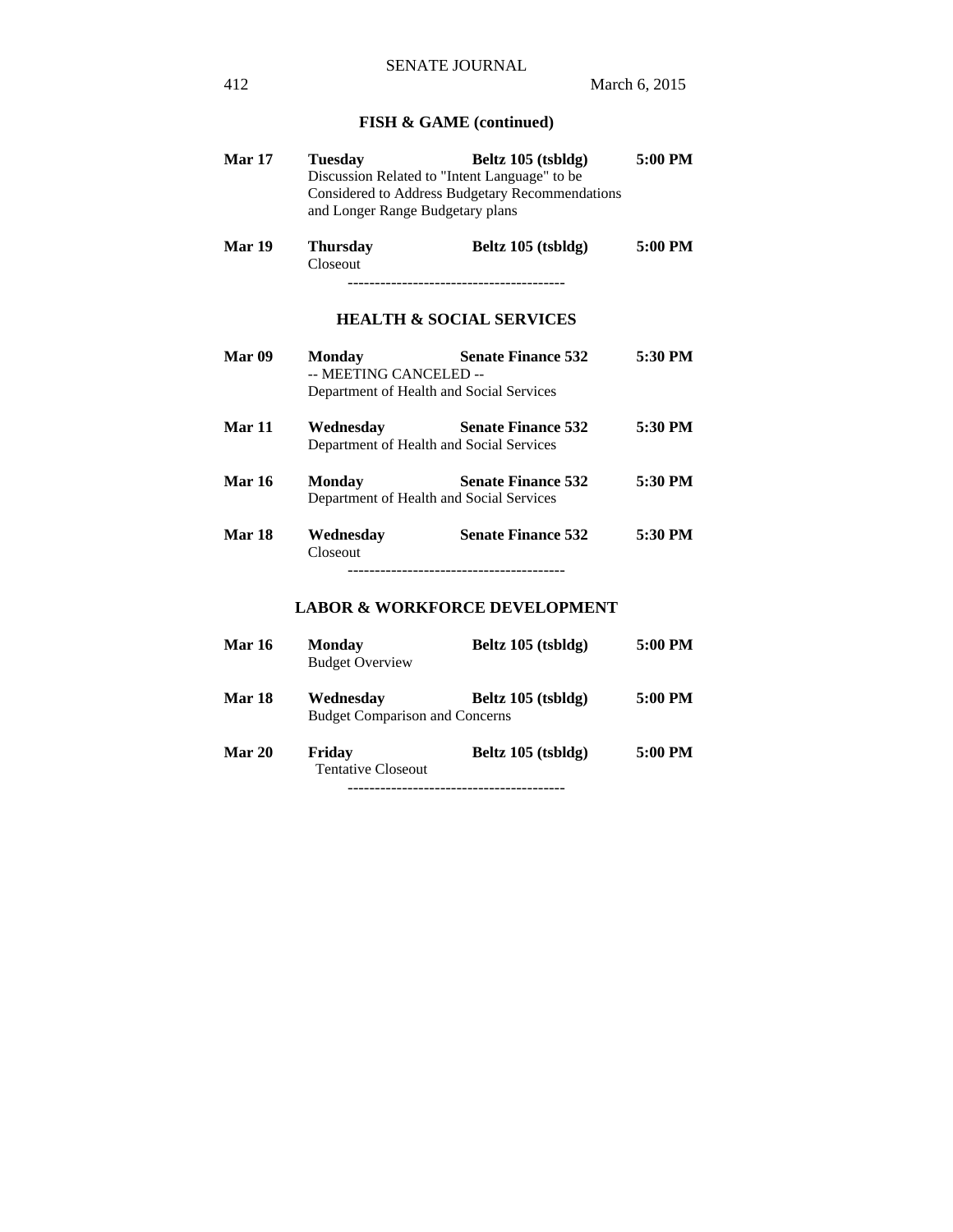# **MILITARY & VETERANS' AFFAIRS**

|               |                                                                                | MILITARY & VETERANS' AFFAIRS                                                           |          |
|---------------|--------------------------------------------------------------------------------|----------------------------------------------------------------------------------------|----------|
| Mar 12        | <b>Thursday</b><br>Military & Veterans Affairs                                 | <b>Senate Finance 532</b>                                                              | 3:00 PM  |
| Mar $25$      | Closeout                                                                       | Wednesday Senate Finance 532                                                           | 3:00 PM  |
|               |                                                                                | <b>NATURAL RESOURCES</b>                                                               |          |
| Mar 24        | <b>Tuesday</b><br><b>Budget Overview</b>                                       | Beltz 105 (tsbldg)                                                                     | 5:00 PM  |
| Mar 26        | <b>Thursday</b><br><b>Budget Comparison and Concerns</b>                       | Beltz 105 (tsbldg)                                                                     | 5:00 PM  |
| Mar 30        | <b>Monday</b><br><b>Tentative Closeout</b>                                     | Beltz 105 (tsbldg)                                                                     | 5:00 PM  |
|               |                                                                                | <b>PUBLIC SAFETY</b>                                                                   |          |
| Mar 10        | <b>Tuesday</b><br>Department of Public Safety                                  | <b>Senate Finance 532</b>                                                              | 3:00 PM  |
| <b>Mar 19</b> | <b>Thursday</b><br>Department of Public Safety                                 | <b>Senate Finance 532</b>                                                              | 3:00 PM  |
| Mar 26        | <b>Thursday</b><br>Closeout                                                    | <b>Senate Finance 532</b>                                                              | 3:00 PM  |
|               |                                                                                | -------------------------------------<br><b>TRANSPORTATION &amp; PUBLIC FACILITIES</b> |          |
| Mar 10        | <b>Tuesday</b><br>Department of Transportation and Public<br><b>Facilities</b> | Fahrenkamp 203                                                                         | 11:00 AM |
| <b>Mar 17</b> | <b>Tuesday</b><br>Department of Transportation and Public<br><b>Facilities</b> | <b>Fahrenkamp 203</b>                                                                  | 11:00 AM |
| Mar 24        | <b>Tuesday</b><br>Closeout                                                     | <b>Fahrenkamp 203</b>                                                                  | 11:00 AM |

----------------------------------------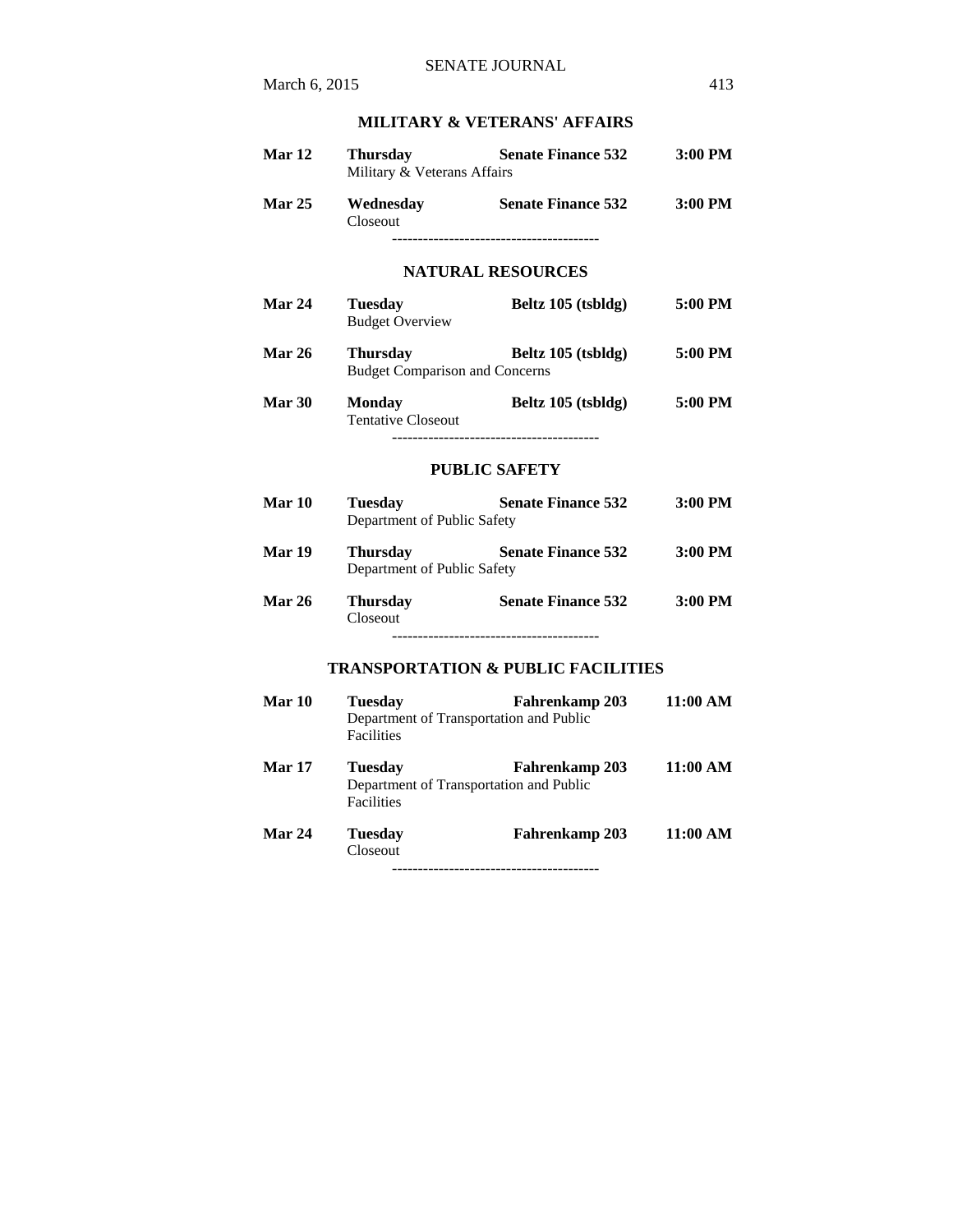## **SPECIAL COMMITTEES**

## **SPECIAL CMTE ON ENERGY**

| Mar 10<br>$+$    | <b>Tuesday</b><br>-- Location Change & Time Change --<br>-- Testimony <invitation only=""> --</invitation>                                                                                                                                                                                                    | Beltz 105 (tsbldg)<br>SB 50 AIDEA: BONDS;PROGRAMS;LOANS;LNG PROJECT                                                                                                                                                                                                                                                                | $3:30$ PM |
|------------------|---------------------------------------------------------------------------------------------------------------------------------------------------------------------------------------------------------------------------------------------------------------------------------------------------------------|------------------------------------------------------------------------------------------------------------------------------------------------------------------------------------------------------------------------------------------------------------------------------------------------------------------------------------|-----------|
|                  |                                                                                                                                                                                                                                                                                                               | <b>SPECIAL CMTE ON THE ARCTIC</b>                                                                                                                                                                                                                                                                                                  |           |
| Mar 10<br>$^{+}$ | <b>Tuesday</b><br>Streamlined Path for Safe Vessel Operations in<br>the Arctic"                                                                                                                                                                                                                               | <b>Butrovich 205</b><br>Presentation: "Arctic Waterways Safety Committee:                                                                                                                                                                                                                                                          | 10:45 AM  |
| <b>Mar 12</b>    | <b>Thursday</b><br>No Meeting Scheduled                                                                                                                                                                                                                                                                       | <b>Butrovich 205</b>                                                                                                                                                                                                                                                                                                               | 11:15 AM  |
|                  |                                                                                                                                                                                                                                                                                                               | <b>JOINT COMMITTEES</b>                                                                                                                                                                                                                                                                                                            |           |
|                  |                                                                                                                                                                                                                                                                                                               | <b>LEGISLATIVE BUDGET &amp; AUDIT</b>                                                                                                                                                                                                                                                                                              |           |
| Mar 10<br>$+$    | <b>Tuesday</b><br>-- Location Change --<br>Public Hearing<br>Education Funding Study: State of Alaska's<br>Method of Funding K-12 Education<br>Study Contractor in Understanding the Public<br>Perspective on Alaska's Current School Funding<br>Structure<br>-- Testimony < Time Limit Set to 3 Minutes > -- | <b>House Finance 519</b><br>Public Comment to Assist the Education Funding                                                                                                                                                                                                                                                         | 7:30 AM   |
|                  |                                                                                                                                                                                                                                                                                                               | $\mathbf{r}$ $\mathbf{r}$ $\mathbf{r}$ $\mathbf{r}$ $\mathbf{r}$ $\mathbf{r}$ $\mathbf{r}$ $\mathbf{r}$ $\mathbf{r}$ $\mathbf{r}$ $\mathbf{r}$ $\mathbf{r}$ $\mathbf{r}$ $\mathbf{r}$ $\mathbf{r}$ $\mathbf{r}$ $\mathbf{r}$ $\mathbf{r}$ $\mathbf{r}$ $\mathbf{r}$ $\mathbf{r}$ $\mathbf{r}$ $\mathbf{r}$ $\mathbf{r}$ $\mathbf{$ |           |

| <b>Mar 17</b> | <b>Tuesday</b>                                   | Beltz 105 (tsbldg) | 7:30 AM |  |
|---------------|--------------------------------------------------|--------------------|---------|--|
| $+$           | <b>Public Hearing</b>                            |                    |         |  |
|               | Department of Health and Social Services         |                    |         |  |
|               | <b>Performances Review</b>                       |                    |         |  |
|               | Public Comment on the Performance of DHSS in the |                    |         |  |
|               | Delivery of its Behavioral Health and Long-Term  |                    |         |  |
|               | Care Services and on the Department's Overall    |                    |         |  |
|               | Organizational and Administrative Structure      |                    |         |  |
|               | -- Testimony < Time Limit Set to 3 Minutes > --  |                    |         |  |
|               |                                                  |                    |         |  |